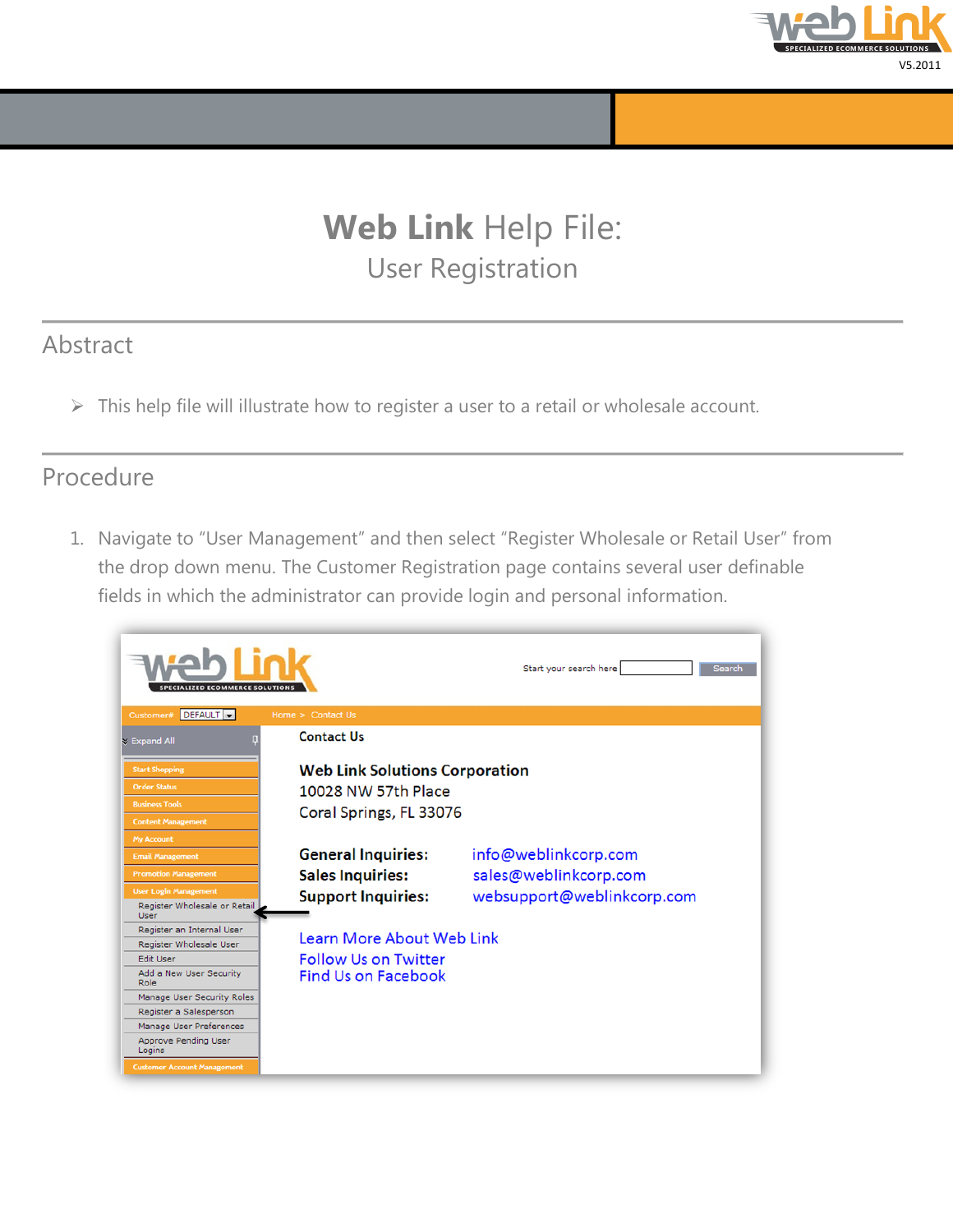2. The first section of the page allows the administrator to choose to register a new nonwholesale (retail) account or register a new user for an existing wholesale account. The registration page fields are similar for both types of users. For this example we will choose to create a wholesale user as it requires a few additional pieces of information than does the retail user. This is done by selecting the "Do you have an existing account?" radio button.



3. In the "Customer Number" field enter the customer account number for which the new user is to be added. After entering the customer number, click on the "Check Your Account Exists" link to the right of the customer number field. After the page refreshes, any information that is contained in the customer account database will be automatically entered into the remaining field boxes on the customer registration page. Fill in all remaining blank fields if any and assign a role for the user from the "Role" drop down box.

| <b>Customer Registration</b><br>Please fill in the following details |                                     |                                                        |                            |  |
|----------------------------------------------------------------------|-------------------------------------|--------------------------------------------------------|----------------------------|--|
| Fields in bold are mandatory.                                        |                                     |                                                        |                            |  |
| <b>Customer Number</b>                                               | Default                             | Check Your Account Exists The specified account exists |                            |  |
| <b>First Name</b>                                                    | Test                                | <b>Last Name</b>                                       | User                       |  |
| <b>Address</b>                                                       | 10028 NW 57th Place                 | City                                                   | Coral Springs              |  |
| Country                                                              | UNITED STATES                       | $\blacksquare$                                         |                            |  |
| <b>State</b>                                                         | Florida<br>$\overline{\phantom{a}}$ |                                                        |                            |  |
| <b>Zip Code</b>                                                      | 33076                               | <b>Email Address</b>                                   | test@test.com              |  |
|                                                                      |                                     | <b>Confirm Email</b><br><b>Address</b>                 | test@test.com              |  |
| Phone                                                                | 000-000-0000<br>XXX-XXX-XXXX        | Fax                                                    | 1234567890<br>XXX-XXX-XXXX |  |
| CustomerAdmin<br>Role                                                | $\blacksquare$                      |                                                        |                            |  |

4. The "License Information" section provides the administrator with the number of users that can be added to the account (allotted) and how many users can still be added (remaining).



5. The "Login Info" section is where the administrator can create a username and password for the new user. Click on the "Submit" button to save and submit the new registration information or the "Clear" button to cancel the registration. After submitting the information, a login approved message page will load.